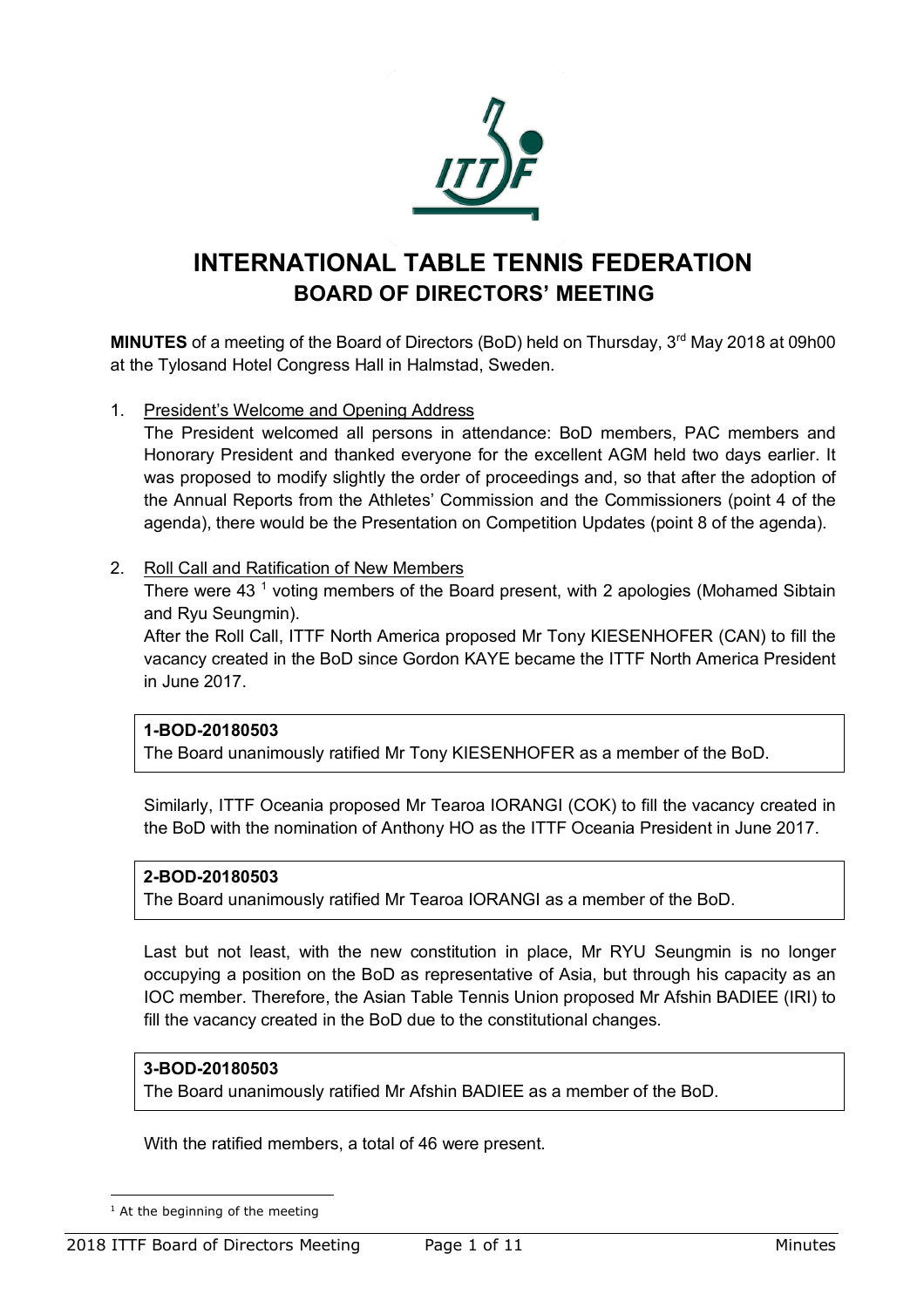3. Confirmation of the Minutes of the BoD Held on  $2<sup>nd</sup>$  June 2017 in Halmstad, Sweden: The President asked if there were any remarks on the BoD minutes from any of its members. There were no remarks.

## **4-BOD-20180503**

The Board unanimously adopted the 2017 BoD minutes as factual.

At this point the BoD took the opportunity to welcome the representative of Gerflor, Mr Lionel Arlin, and to present to Gerflor the plaque as sponsor of the 2018 LIEBHERR World Table Tennis Championships.

- 4. Annual Reports from the Athletes Commission and the Commissioners:
	- The Board approved the following reports:
	- 4.1 Athletes' Commission (document G1)
	- 4.2 Junior Commissioner (document G2)
	- 4.3 Technical Commissioner (document G3)
	- 4.4 Women in Sport Commissioner (document G4)
- 5. Future Events Working Group Report: <sup>2</sup>

Mr Tony Kiesenhofer, BoD member from North America; Mr Steve Dainton, ITTF CEO; and Mr Alan Switzer, Deloitte consultant, made a presentation of the work done over the last two years in the working group.

Mr Switzer started by mentioning Deloitte's involvement with the ITTF. He quickly moved to their most recent financial impact analysis, which indicated that the modelling proposed would suggest around one million USD available for the ITTF to invest in the new competition format, if agreed. Deloitte's recommendation to the ITTF to ensure maximum profitability was to have 64 players for the Singles and Doubles events and 24 teams for the Team events at the World Championships with a continuing alternate year format. This recommendation was passed to the Future Events Working Group, which ultimately decided to propose to the BoD to have 128 players and 32 teams, with the guarantee to all continents to be represented. Deloitte considers that proposal to fit within the objectives and that adoption of the proposal would still produce a significant financial return.

Mr Dainton continued by thanking Deloitte for the work done in the last two years and, noting that there had been changes in the BoD composition in 2017, he summarized the different discussions that have taken place since the Board of Directors established the working group in 2016 in Kuala Lumpur.

Mr Dainton highlighted certain details in his executive summary of the working group's proceedings, including the fact that in the 92 years of history of the ITTF, the World Championships have only been held outside of Asia or Europe once. That was in Cairo, Egypt in 1939.

Only eight percent of the matches at the World Championships are currently being broadcasted which also means that the 92% of the matches are totally invisible to the public, despite being fantastic matches. Another reality is that under the current model, only 10.6% of member associations can become World Champions.

But perhaps the most worrying reality was the traditional lack of bids to host the World Championships, and probably the main reason was the difficulty to host such massive events. Mr Kiesenhofer then, as the chair of the working group, presented conclusions to the BoD, emphasizing that the main goal is to increase the number of associations participating in the

<sup>2</sup> Presented after point 8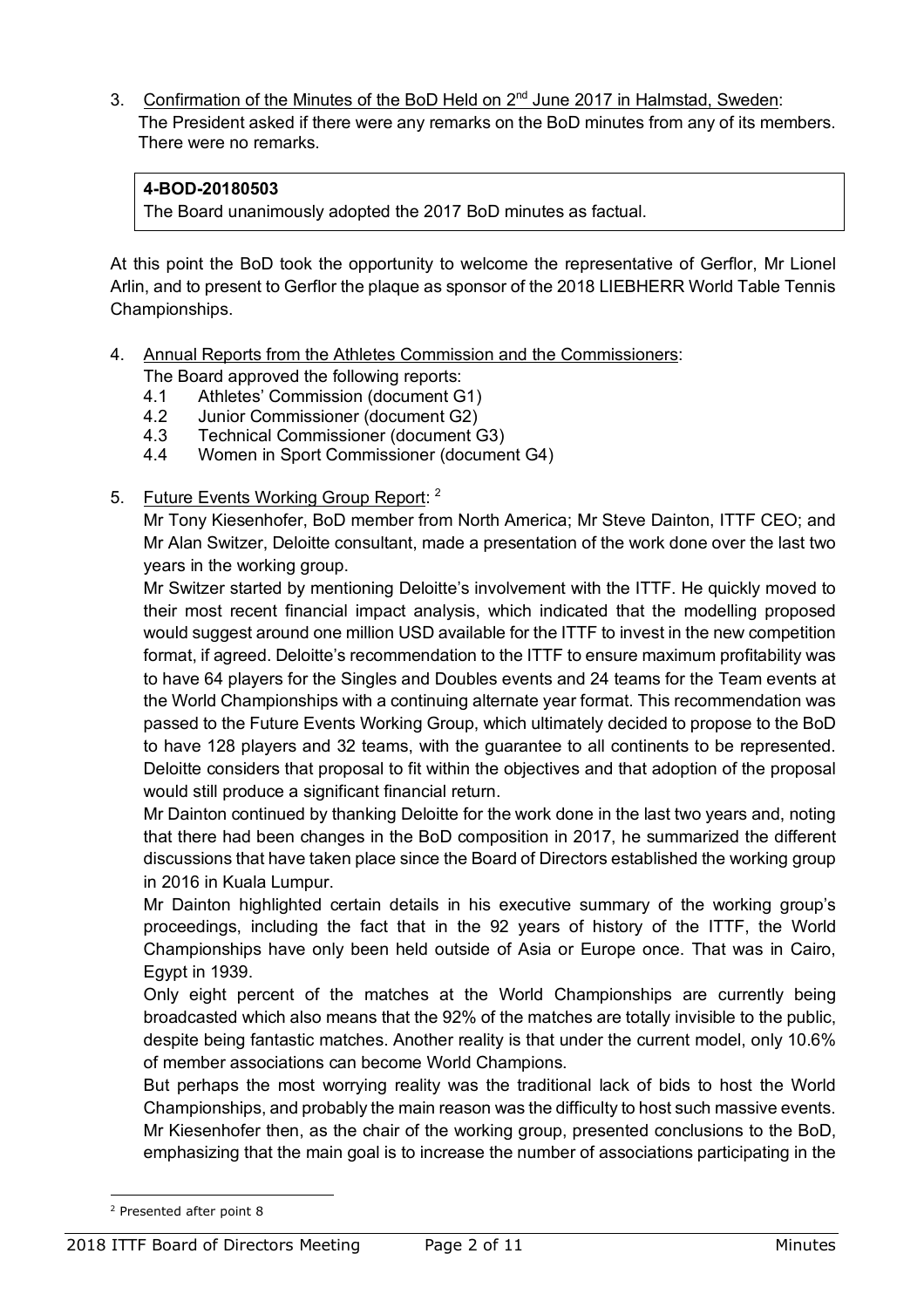World Championships. Mr Kiesenhofer also highlighted the concept of the intercontinental quotas as the final step of qualification to the Final Stage of the World Championships, which would make continental quotas less relevant.

Mr Kiesenhofer then reinforced the idea of the financial modelling being developed together with Deloitte, which will guarantee an injection of one million dollars (at least), on the enhancement of the World Championships under the new system, providing more support to the continental events, which would become more relevant to all national Associations and also adding more commercial content which would invite more sponsors to join, and also securing all continents being part of the Final Stage of the World Championships.

At the end of his speech, Mr Kiesenhofer encouraged the members to vote in favour of the proposition that arose from the two years' work of the Working Group, stating: "This would be an enormous step for the development of table tennis, an enormous step to strengthen the continental structures and an enormous step for the athletes, who will be known in their countries and continents."

On a question about the possibility of having wild cards, Mr Dainton mentioned that if the proposition passes, a new working group, mainly technical, will be established to work on the precise technical details.

On a question about finding suitable dates on the calendar, Mr Dainton indicated that the idea is to work closely with the continents to find the best possible system in and for each of them.

6. Propositions and Resolutions (document G)  $3$ 

The Board considered the following propositions, which required a simple majority of the votes cast<sup>4</sup>:

|   | <b>Proposed by the Executive Committee under unanimous recommendation of the Future</b><br><b>Events Working Group</b>                                                                                                                                                           |          |
|---|----------------------------------------------------------------------------------------------------------------------------------------------------------------------------------------------------------------------------------------------------------------------------------|----------|
|   | <b>New Format for World Championships:</b>                                                                                                                                                                                                                                       |          |
|   | • For the Final Stage of the Individual World Table Tennis Championships the singles<br>competition shall be 128 players and the doubles competition shall be 64 pairs (men's,<br>women's) and 128 mixed doubles pairs.                                                          |          |
|   | • For the Final Stage of the Teams World Table Tennis Championships the team's                                                                                                                                                                                                   | Passed   |
| 4 | competition shall be 32 men's and 32 women's teams.                                                                                                                                                                                                                              | $(32)$ Y |
|   | • Both the Individual and Team World Table Tennis Championships shall be expanded<br>in such a way that players from all Member Associations have the opportunity to take<br>part in the World Table Tennis Championships.                                                       | 5 N      |
|   | • Continental Championships (or any formats as decided by a continental federation)<br>and a series of inter-continental play-offs shall become the World Championships First<br>Stages, with the qualifying teams taking part in the Final Stage of the World<br>Championships. |          |
|   | • Each Continental Federation shall be represented at the WTTC Finals.                                                                                                                                                                                                           |          |

l <sup>3</sup> Presented after point 8

<sup>4</sup> Prior to the vote on proposition 4, a clarification to a question on the resolution presented by CGO and CIV in 2017 was made. A resolution doesn't have the capacity to change a constitutional regulation, which needs a 2/3 majority of votes in favour on a proposition made.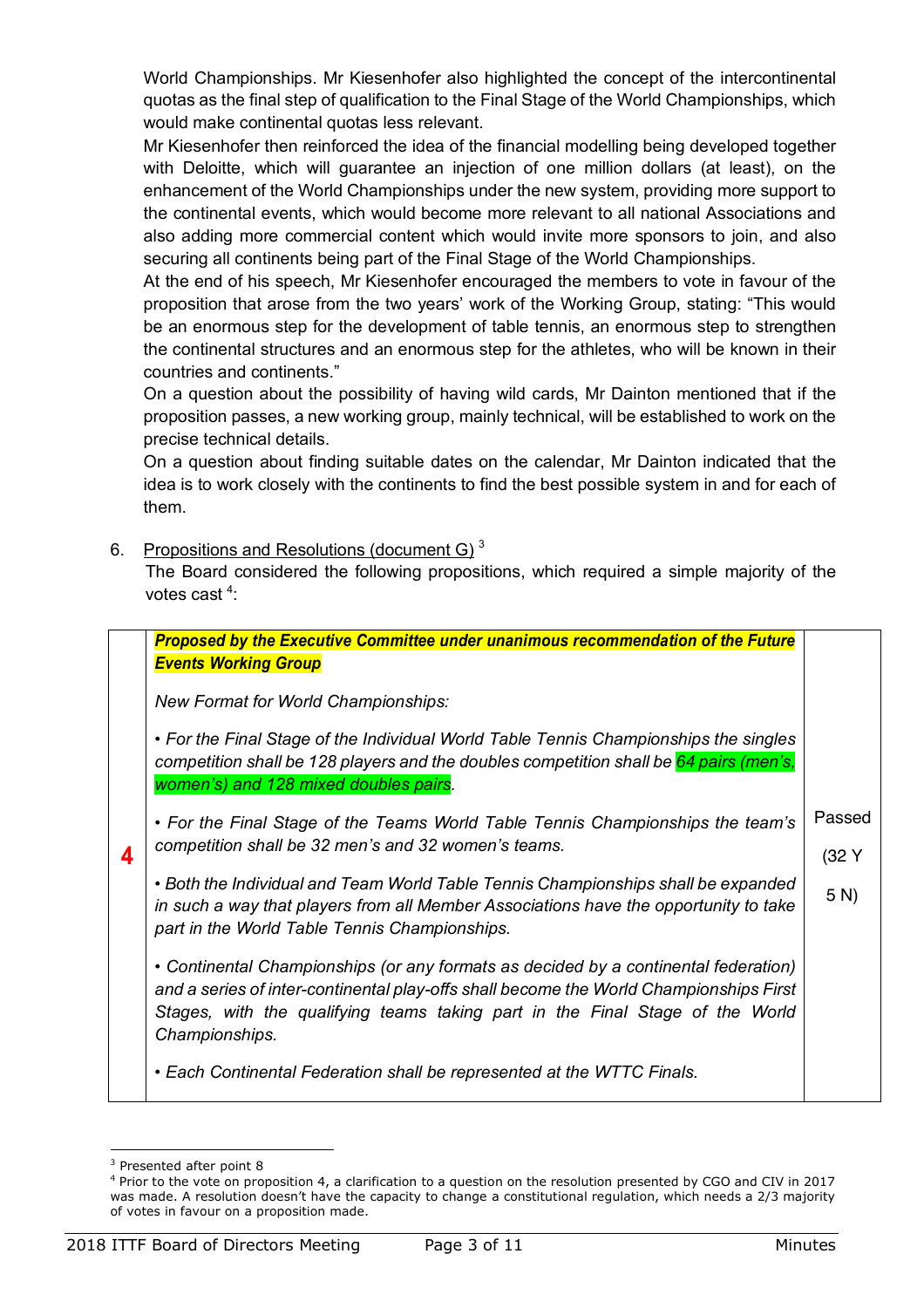|   |                                                                                                                                                    | <b>Effective immediately</b><br><b>Proposed by the Executive Committee</b>                                                                                                                                                                                                                                                                                                                                                 |        |
|---|----------------------------------------------------------------------------------------------------------------------------------------------------|----------------------------------------------------------------------------------------------------------------------------------------------------------------------------------------------------------------------------------------------------------------------------------------------------------------------------------------------------------------------------------------------------------------------------|--------|
|   | To amend 3.2.5.5:                                                                                                                                  |                                                                                                                                                                                                                                                                                                                                                                                                                            | Passed |
| 5 | markings                                                                                                                                           | 3.2.5.5 There may be up to 4 $\overline{6}$ advertisements on the floor of the playing area; such                                                                                                                                                                                                                                                                                                                          | (43 Y) |
|   |                                                                                                                                                    | 3.2.5.5.1 may be placed $4\overline{2}$ at each end, each contained within an area of 5m <sup>2</sup> ; and<br>1 at each side of the table, each contained within an area of 2.5m <sup>2</sup> ;                                                                                                                                                                                                                           | (0 N)  |
|   |                                                                                                                                                    | <b>Effective immediately</b><br><b>Proposed by the Executive Committee</b>                                                                                                                                                                                                                                                                                                                                                 | Passed |
| 6 | To amend 3.2.5.5.2                                                                                                                                 |                                                                                                                                                                                                                                                                                                                                                                                                                            | (45 Y  |
|   |                                                                                                                                                    | 3.2.5.5.2 shall not be less than 1m from the surrounds and those at the ends shall not<br>be less more than 3m 2m from the table's end line next to the marking; surrounds;                                                                                                                                                                                                                                                | (0 N)  |
|   |                                                                                                                                                    | <b>Effective immediately</b><br><b>Proposed by the Executive Committee.</b>                                                                                                                                                                                                                                                                                                                                                |        |
|   |                                                                                                                                                    | To, amend 4.1.3.3, 4.2.3.6, 4.3.6.2, 4.4.6.2, 4.5.1.3.3, 4.5.1.3.4; to add 4.1.3.3.4,<br>4.3.6.2.4 and 4.4.6.2.4 and to delete 4.1.3.4; 4.3.6.3 and 4.4.6.3                                                                                                                                                                                                                                                                |        |
|   | 4.1.3.2                                                                                                                                            | In addition to provisions of 3.8, players who have acquired a new<br>nationality and wish to represent the association corresponding to the new<br>nationality shall register with ITTF through this new Association. A player                                                                                                                                                                                             |        |
|   | is considered as registered either from the date of ITTF player registration<br>confirmation or from the date the player is granted his or her new |                                                                                                                                                                                                                                                                                                                                                                                                                            |        |
|   | nationality, whichever is earlier.                                                                                                                 |                                                                                                                                                                                                                                                                                                                                                                                                                            |        |
|   | 4.1.3.3<br>$\frac{1}{2}$                                                                                                                           | Such player shall not represent the new Association before:                                                                                                                                                                                                                                                                                                                                                                |        |
|   | 4.1.3.3.3                                                                                                                                          | 7 years after the date of registration, if the player is under the age of<br>21 but at least 18 years of age when registered.                                                                                                                                                                                                                                                                                              | Passed |
| 7 | 4.1.3.3.4                                                                                                                                          | 9 years after the date of registration, if the player is at least 21 years<br>old when registered.                                                                                                                                                                                                                                                                                                                         | (40 Y) |
|   | 4.1.3.4                                                                                                                                            | Players being 21 years of age or older will not be registered with the ITTF<br>and will not be eligible to represent a new association at World<br>Championships.                                                                                                                                                                                                                                                          | (0 N)  |
|   | 4.1.3.5                                                                                                                                            | A Player having participated already in World Championships shall retain<br>his or her eligibility.                                                                                                                                                                                                                                                                                                                        |        |
|   | 4.2.3.4                                                                                                                                            | In addition to provisions of 3.8, players who have acquired a new<br>nationality and wish to represent the association corresponding to the new<br>nationality shall register with ITTF through this new Association. A player<br>is considered as registered either from the date of ITTF player registration<br>confirmation or from the date the player is granted his or her new<br>nationality, whichever is earlier. |        |
|   | 4.2.3.6 A player having participated already in World Junior Championships shall                                                                   |                                                                                                                                                                                                                                                                                                                                                                                                                            |        |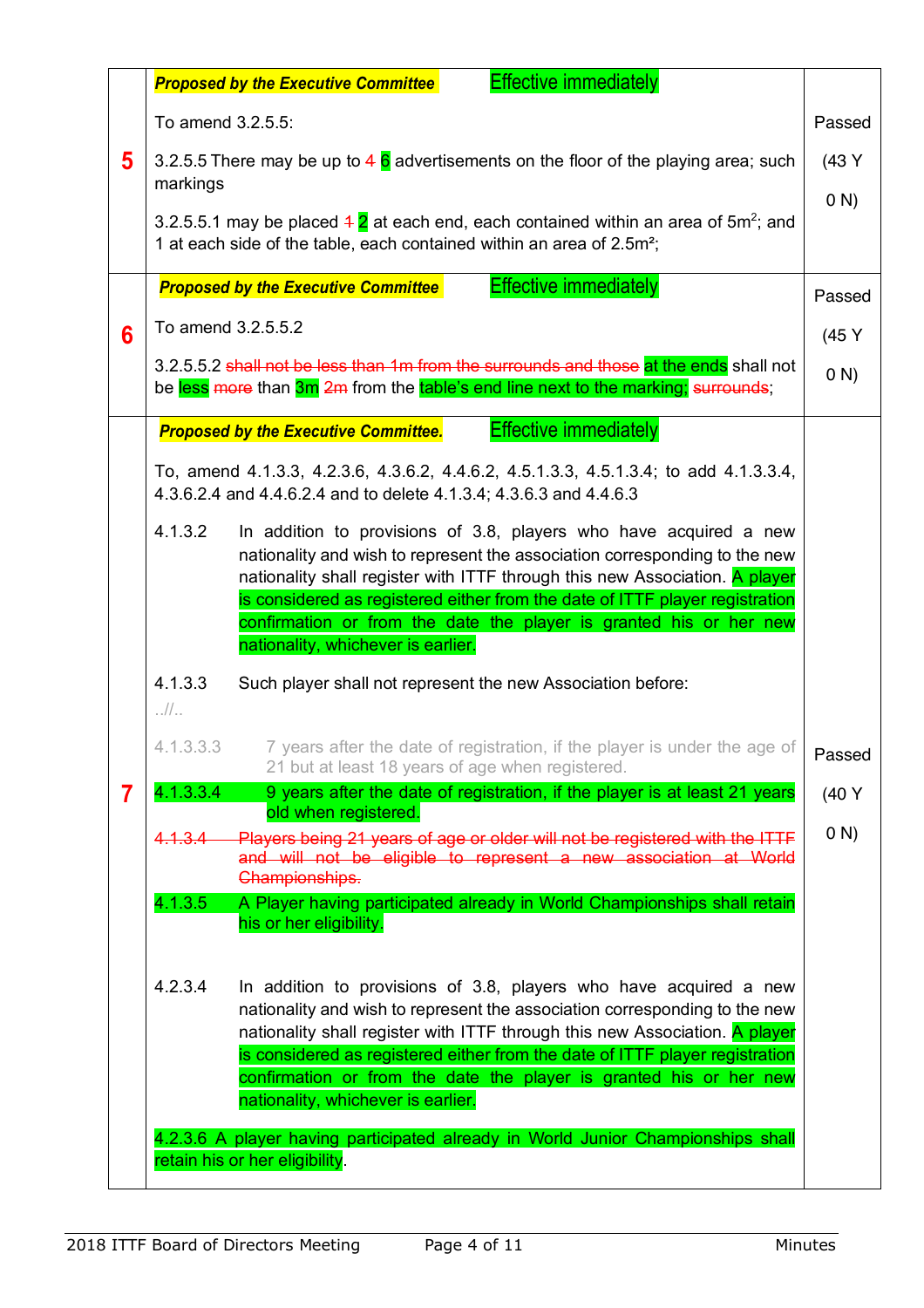|                                           | nationality and wish to represent the association corresponding to the new<br>nationality shall register with ITTF through this new Association. A player<br>is considered as registered either from the date of ITTF player registration<br>confirmation or from the date the player is granted his or her new                                                                                                            |
|-------------------------------------------|----------------------------------------------------------------------------------------------------------------------------------------------------------------------------------------------------------------------------------------------------------------------------------------------------------------------------------------------------------------------------------------------------------------------------|
|                                           | nationality, whichever is earlier.                                                                                                                                                                                                                                                                                                                                                                                         |
|                                           | 4.3.6.2 Such player shall not represent the new Association before:                                                                                                                                                                                                                                                                                                                                                        |
| . 11.                                     |                                                                                                                                                                                                                                                                                                                                                                                                                            |
| 4.3.6.2.3                                 | 7 years after the date of registration, if the player is under the age of<br>21 but at least 18 years of age when registered.                                                                                                                                                                                                                                                                                              |
| 4.3.6.2.4                                 | 9 years after the date of registration, if the player is at least 21 years<br>old when registered.                                                                                                                                                                                                                                                                                                                         |
|                                           | 4.3.6.3 Players being 21 years of age or older will not be registered with the ITTF and<br>will not be eligible to represent a new association at the World Cup.<br>4.3.6.4 A player having participated already in the World Cup shall retain his or her                                                                                                                                                                  |
| eligibility.                              |                                                                                                                                                                                                                                                                                                                                                                                                                            |
| 4.4.6.1                                   | In addition to provisions of 3.8, players who have acquired a new<br>nationality and wish to represent the association corresponding to the new<br>nationality shall register with ITTF through this new Association. A player                                                                                                                                                                                             |
|                                           | is considered as registered either from the date of ITTF player registration<br>confirmation or from the date the player is granted his or her new                                                                                                                                                                                                                                                                         |
|                                           | nationality, whichever is earlier.                                                                                                                                                                                                                                                                                                                                                                                         |
| 4.4.6.2.3                                 | 7 years after the date of registration, if the player is under the age of<br>21 but at least 18 years of age when registered.                                                                                                                                                                                                                                                                                              |
| 4.4.6.2.4                                 | 9 years after the date of registration, if the player is at least 21 years<br>old when registered.                                                                                                                                                                                                                                                                                                                         |
| 4.4.6.3                                   | Players being 21 years of age or older will not be registered with the ITTF<br>and will not be eligible to represent a new association at the World Team                                                                                                                                                                                                                                                                   |
|                                           | Cup.                                                                                                                                                                                                                                                                                                                                                                                                                       |
|                                           | 4.4.6.4 A player having participated already in the World Team Cup shall retain his or                                                                                                                                                                                                                                                                                                                                     |
| her eligibility.<br>4.5.1.3.3<br>country. | A player who has represented one country in the Olympic Games, in<br>continental or regional games or in world or regional championships recognised by<br>the ITTF and who has changed his or her nationality or acquired a new nationality.<br>may participate in the Olympic Games to represent his or her new country provided<br>that at least 3 years have passed since the player last represented his or her former |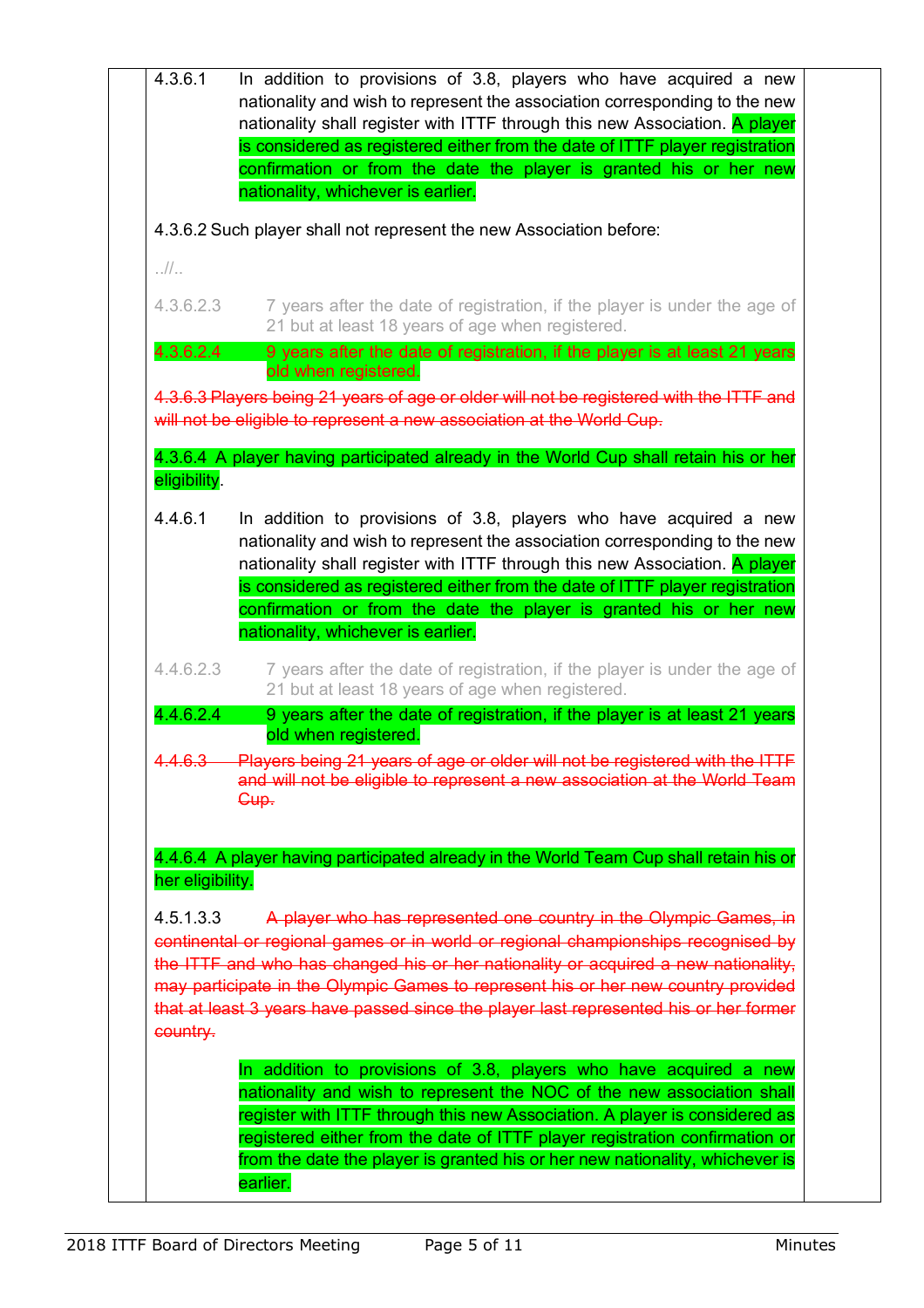| 4.5.1.3.4                             |                                                                                                                                                                                                                                                                                               |
|---------------------------------------|-----------------------------------------------------------------------------------------------------------------------------------------------------------------------------------------------------------------------------------------------------------------------------------------------|
|                                       | cancelled, with the agreement of the NOCs concerned and the ITTF                                                                                                                                                                                                                              |
|                                       | Executive Committee, by the IOC Executive Board, which takes into                                                                                                                                                                                                                             |
|                                       | account the circumstances of each case. a player shall not represent the                                                                                                                                                                                                                      |
|                                       | new NOC before:                                                                                                                                                                                                                                                                               |
| 4.5.1.3.4.1                           | 3 years after the date of registration, if the player is under the age of 15                                                                                                                                                                                                                  |
|                                       | when registered, but only 1 year after the date of registration if the                                                                                                                                                                                                                        |
|                                       | player has never represented another association;                                                                                                                                                                                                                                             |
| 4.5.1.3.4.2                           | 5 years after the date of registration, if the player is under the age of 18                                                                                                                                                                                                                  |
|                                       | but at least 15 years of age when registered;                                                                                                                                                                                                                                                 |
| 4.5.1.3.4.3                           | 7 years after the date of registration, if the player is under the age of 21                                                                                                                                                                                                                  |
|                                       | but at least 18 years of age when registered.                                                                                                                                                                                                                                                 |
|                                       |                                                                                                                                                                                                                                                                                               |
| 4.5.1.3.4.4                           | 9 years after the date of registration, if the player is at least 21 years old                                                                                                                                                                                                                |
|                                       | when registered.                                                                                                                                                                                                                                                                              |
|                                       |                                                                                                                                                                                                                                                                                               |
|                                       | 4.5.1.4 A player having participated already in the Olympic Games shall retain his or                                                                                                                                                                                                         |
| her eligibility.                      |                                                                                                                                                                                                                                                                                               |
|                                       |                                                                                                                                                                                                                                                                                               |
|                                       | 4.5.1.5 All disputes relating to the determination of the country which a player may                                                                                                                                                                                                          |
|                                       | represent in the Olympic Games and in particular issue specific requirements relating                                                                                                                                                                                                         |
|                                       | to nationality, citizenship, domicile or residence of the player, including the duration of<br>any waiting period, shall be resolved by the IOC Executive Board.                                                                                                                              |
|                                       | A player who has represented one country in the Paralympic Games, in                                                                                                                                                                                                                          |
|                                       | continental or regional games or in world or regional championships<br>recognised by the ITTF and who has changed his or her nationality or<br>acquired a new nationality, may participate in the Paralympic Games to<br>represent his or her new country provided that at least 3 years have |
|                                       | passed since the player last represented his or her former country.                                                                                                                                                                                                                           |
|                                       | In addition to provisions of 3.8, players who have acquired a new<br>nationality and wish to represent the NPC of the new association shall                                                                                                                                                   |
|                                       | register with ITTF through this new Association. A player is considered                                                                                                                                                                                                                       |
|                                       | as registered either from the date of ITTF player registration<br>confirmation or from the date the player is granted his or her new<br>nationality, whichever is earlier.                                                                                                                    |
|                                       | The 3-years-period mentioned in 4.6.1.3.3 may be reduced or even                                                                                                                                                                                                                              |
|                                       | cancelled, with the agreement of the NPCs concerned and the ITTF                                                                                                                                                                                                                              |
|                                       | Executive Committee, and subject to confirmation by the Chief Executive                                                                                                                                                                                                                       |
|                                       | Officer of the IPC, taking in to account the circumstances of each case. a                                                                                                                                                                                                                    |
|                                       | player shall not represent the new NOC before:                                                                                                                                                                                                                                                |
|                                       |                                                                                                                                                                                                                                                                                               |
|                                       | 3 years after the date of registration, if the player is under the age of 15                                                                                                                                                                                                                  |
|                                       | when registered, but only 1 year after the date of registration if the                                                                                                                                                                                                                        |
| 4.6.1.3.3<br>4.6.1.3.4<br>4.6.1.3.4.1 | player has never represented another association;                                                                                                                                                                                                                                             |
| 4.6.1.3.4.2                           | 5 years after the date of registration, if the player is under the age of 18                                                                                                                                                                                                                  |
| 4.6.1.3.4.3                           | but at least 15 years of age when registered;<br>7 years after the date of registration, if the player is under the age of 21                                                                                                                                                                 |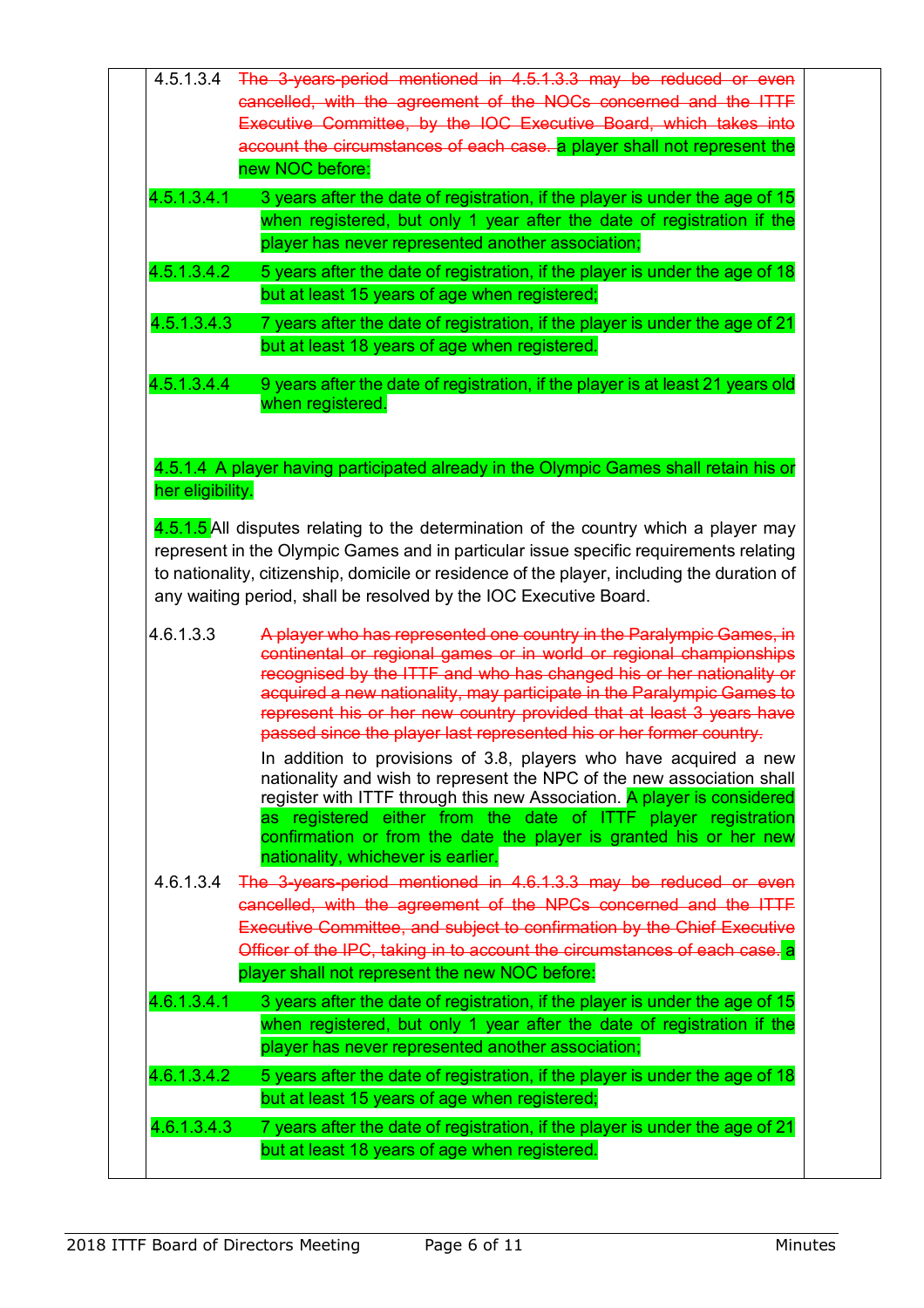| 4.6.1.4           | A player having participated already in the Paralympic Games shall<br>retain his or her eligibility.                                                                                                                                                                                                                                                                                                                               |
|-------------------|------------------------------------------------------------------------------------------------------------------------------------------------------------------------------------------------------------------------------------------------------------------------------------------------------------------------------------------------------------------------------------------------------------------------------------|
|                   | 4.6.1.5 All disputes relating to the determination of the country which a player may<br>represent in the Paralympic Games and in particular issue specific requirements<br>relating to nationality, citizenship, domicile or residence of the player, including the<br>duration of any waiting period, shall be resolved by the IPC Governing Board.                                                                               |
| 4.7.3 Eligibility | 4.7.3.1 Only an Association which is not in arrears (1.16.3.3) shall be eligible to enter                                                                                                                                                                                                                                                                                                                                          |
|                   | teams or individual players for the PTT Championships.<br>4.7.3.2 Only players who meet the tournament credit, a minimum requirement for<br>participation in events leading to qualification for the PTT<br>Championships, and whose selection is confirmed by the PTT Division<br>and the Association may enter the PTT Championships.                                                                                            |
|                   | 4.7.3.2 In addition to provisions of 3.8, players who have acquired a new nationality<br>and wish to represent the association corresponding to the new<br>nationality shall register with ITTF through this new Association. A<br>player is considered as registered either from the date of ITTF player<br>registration confirmation or from the date the player is granted his or her<br>new nationality, whichever is earlier. |
|                   | 4.7.3.3 Such player shall not represent the new Association before:                                                                                                                                                                                                                                                                                                                                                                |
| 4.7.3.3.1         | 3 years after the date of registration, if the player is under the age of 15<br>when registered, but only 1 year after the date of registration if the<br>player has never represented another association;                                                                                                                                                                                                                        |
| 4.7.3.3.2         | 5 years after the date of registration, if the player is under the age of 18<br>but at least 15 years of age when registered;                                                                                                                                                                                                                                                                                                      |
| 4.7.3.3.3         | 7 years after the date of registration, if the player is under the age of 21<br>but at least 18 years of age when registered.                                                                                                                                                                                                                                                                                                      |
| 4.7.3.3.4         | 9 years after the date of registration, if the player is at least 21 years old                                                                                                                                                                                                                                                                                                                                                     |

## 7. Update on Technical Leaflets<sup>5</sup> Technical Leaflet T3 updates were presented to the Board.

## **5-BOD-20180503**

The Board approved unanimously the T3 modifications.

<sup>&</sup>lt;sup>5</sup> Presented after point 8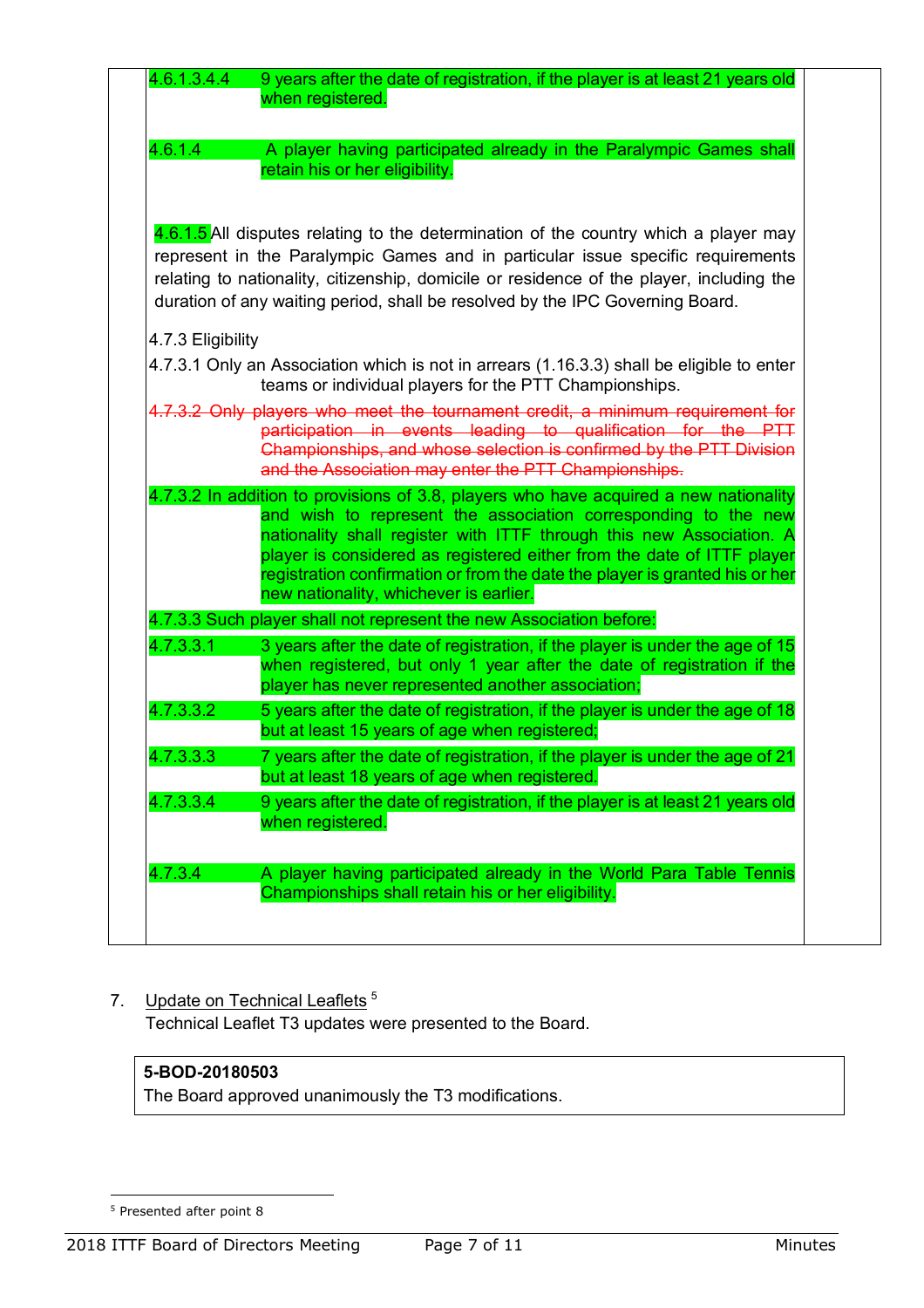Administrative Leaflet T7 was presented to the Board.

The CEO suggested the Equipment Committee Chair to delay the presentation of this Administrative Leaflet until 2019 to be able to study and discuss together with the management.

Mr Schiltz agreed to the requested delay to allow adequate input of staff and committee members.

## 8. Competition Updates

Ms Vicky Eleftheriade and Mr Mounir Bessah made a presentation on behalf of the Competition Department, introducing the new structure of the Competition Department and the staff hired since the last BoD.

## 8.1. World Championships Update

The BoD noted the presentation of the World Championships, including Halmstad figures and challenges with the large number of teams participating, and also details of the upcoming World Championships.

## 8.2. World Cups Update

The BoD noted the calendar of the World Cups, with the upcoming events being the Women's World Cup in Chengdu (2018 and 2019), the Men's World Cup in Paris (2018) and Chengdu (2019), and the Team World Cup being held in Japan as the test event for the Olympic Games.

## 8.3. World Tour and Challenge Events Update

The BoD noted the presentation of the World Tour, with the highlight of Seamaster having renewed their sponsorship as the World Tour *Title Sponsor*, what will allow the ITTF to invest more on the events, improve their quality and increase the prize money.

The multi-ball system has been introduced for the main draw of the World Tour and the ITTF keeps evaluating how it is working.

Mixed Doubles has been introduced into the World Tour starting in 2018 at the China Open and will be part of the entire Tour in 2019, with the goal of providing athletes more competition opportunities prior to the inclusion of Mixed Doubles in the Tokyo 2020 Olympic Games.

The prize money in 2016 was approximately 2 million USD, and in 2017, with Seamaster on board, it increased to 3.3 million. For 2018, the minimum will be 3.5 million.

The BoD noted that 2019 Challenge Tour will have two tiers. The introduction of the "Challenge Plus" will offer better conditions, higher prize money and more international exposure.

## 8.4. Global Junior Programme Update

This item covered the different properties of the GJP.

The World Cadet Challenge is under evaluation to see the way forward after 2020.

A new format for the World Junior Championships, which was approved by the BoD in 2017, will be in place in Bendigo, Australia in 2018. Hopefully this will be easier to manage for the organizers and will result in a better presentation of the event.

The World Junior Circuit is a big success in 2018, with already 2,500 players having entered in the first four months compared to the whole year of 2017, in which the total number of participants was 2,916.

The BoD noted that the World Junior Circuit Finals held in January in 2018 in Luxembourg was the last edition. The Junior Commission and the Competition Department have been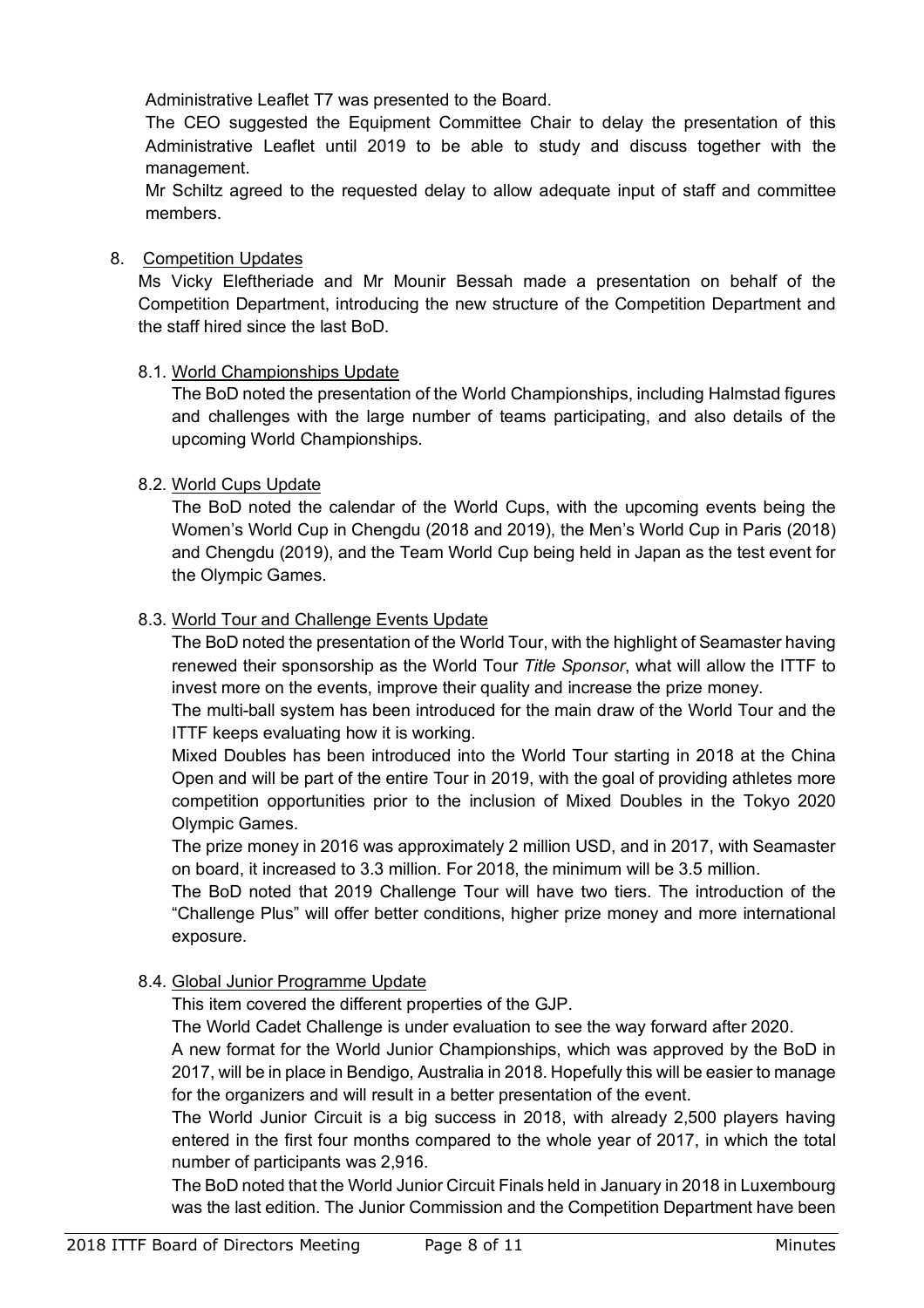evaluating the event for a few years, and together with High Performance and Development, resources previously invested in the WJCF will now be dedicated to scholarships for the players.

Para Table Tennis events are progressively being integrated into the competition department, especially since the hiring of the first Para Table Tennis Manager, Mr Pablo Perez, in February. The goal of the Competition Department is to raise the level of organization in all the different groups of events.

8.4.1. 2018 World Junior Championships (Australia) Mr Christian Holtz, on behalf of ITTF Oceania, provided an update about the World Junior Championships to be held in Bendigo in December 2018.

At this point in the meeting, the President, Mr Thomas Weikert, requested a small break from the proposed schedule to inform the BoD members about the joint decision of the ITTF, KOR and PRK to create a unified Women's team rather than play the quarterfinal match and move to the semi-final. This agreement was made after intense discussions and negotiations held during the previous 24 hours and was very spontaneous and a result of the two countries' leaders having taken a first step towards peace just days prior to the championships. Mr Weikert thanked especially Mr Ryu Seungmin, IOC member, for his involvement and gave details to the BoD members on the details of these arrangements.

The signal of the TV in the arena was then displayed at the screen for all BoD delegates to watch and spontaneous messages of congratulations came from the floor, from different BoD members, for this initiative.

At the moment the emcee in the venue informed the public that there would not be a match, but instead a unified team formed to go to the semi-final, all BoD members stood up from their chairs and dedicated a long round of applause for this historical moment and decision.

More messages of congratulations came from the floor with BoD members praising the ITTF for this outcome. Mr Weikert again thanked the two teams, and all those who made it possible to play with a unified team within the Championships.

## 8.4.2. 2020 World Junior Championships Bid <sup>6</sup>

The BoD noted the withdrawal of Argentina as candidate to host the event due to lack of government support confirmation and then Mr Pedro Moura proceeded with his presentation of the Portugal bid to host the 2020 World Junior Championships in Guimaraes.

## **6-BOD-20180503**

The Board confirmed unanimously the allocation of the 2020 World Junior Championships to the Portuguese Table Tennis Association to be hosted in the city of Guimaraes, Portugal from  $28<sup>th</sup>$  November until  $5<sup>th</sup>$  December 2020.

## 8.5. New World Ranking

The BoD noted the analysis made by Ms Eleftheriade on the new WR, which aims to increase the potential of the events for all stakeholders (players, sponsors, broadcasters or fans). The new WR has effectively driven already an increase in the levels of

<sup>6</sup> The bid was presented after the historical update on the KOR and PRK unified team.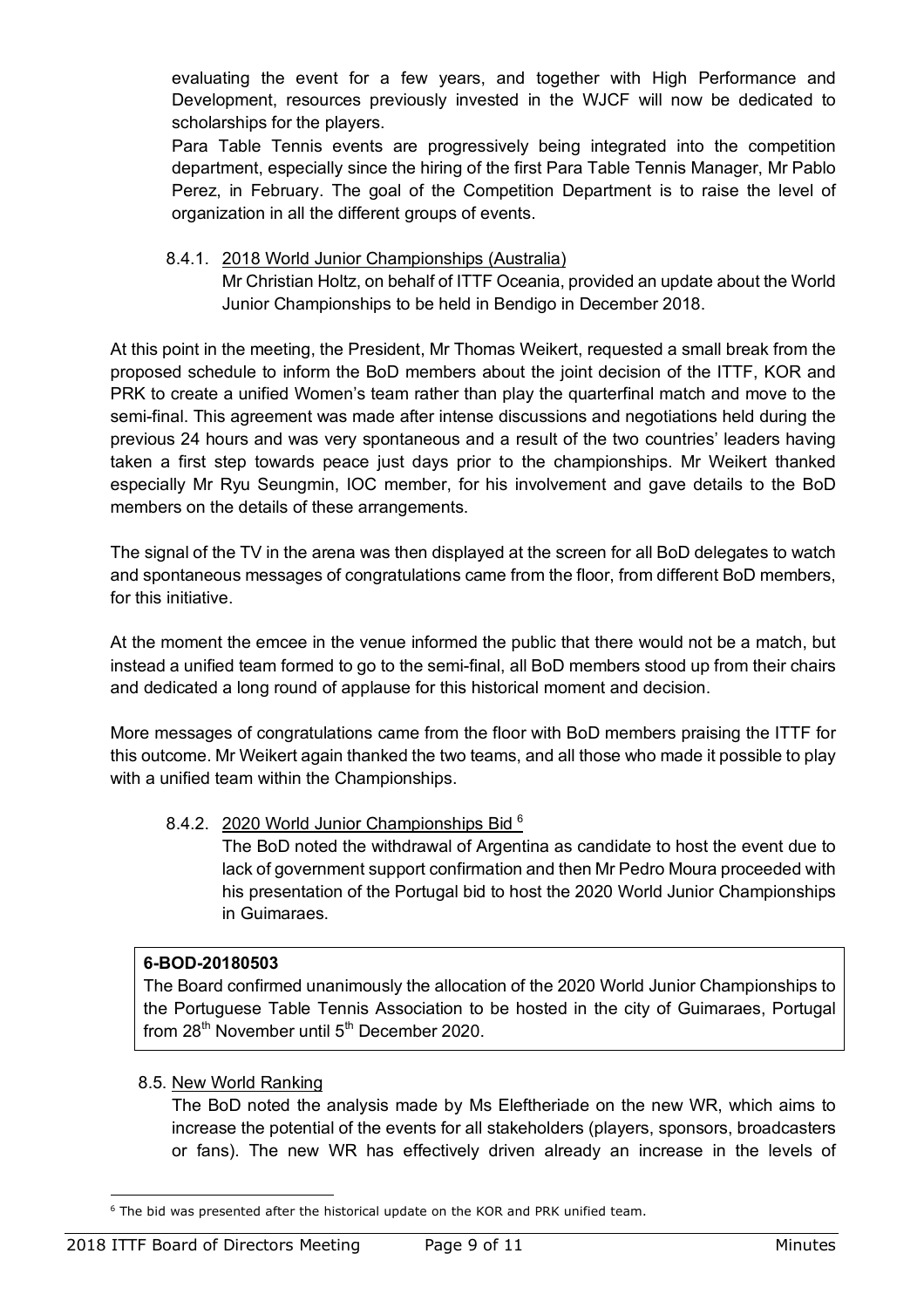participation, particularly of the top players. The 2018 China Open, for example, had all top 45 men and all top 24 women entered, which is very vital to the ITTF's ability to sell the events to sponsors and broadcasters.

8.6. Calendar

The BoD expressed appreciation for the advance planning for the 2019 calendar, and the 2020 calendar should also be confirmed ahead of schedule.

8.7. Miscellaneous

On a question of the BoD member from Brazil, Mr Alaor Azevedo, about the current status of the negotiations with Swaythling Cup International (SCI), Mr Weikert informed the BoD that the expression of interest for the 2022 World Veterans Championships has been jointly opened by the SCI and the ITTF, and the idea is to work closely with SCI in the upcoming editions, 2020 organized by SCI, 2022 organized jointly and hopefully 2024 organized by the ITTF with the cooperation of the SCI.

On a question of the BoD member from Iran, Mr Afshin Badiee, Mr Calin did a brief update on the Buenos Aires 2018 YOG preparations, confirming that so far, all qualified athletes have been confirmed by their respective NOC's.

9. Ratification of the Work Done by the Committees, Commissions and Commissioners Mr Thomas Weikert requested to the board for their ratification of work done.

## **7-BOD-20170602**

The Board resolved unanimously to ratify the work done by the Executive Committee, committees, commissions and commissioners.

## 10. Next Meeting:

The Board noted that its next meeting would be held in Budapest in April 2019.

## 11. Any Other Business:

11.1. Request of FFTT for Dr Jean-François Kahn to Become Personal Honorary Member The Secretary General informed the Board about the request received by the ITTF Executive Committee from the French Table Tennis Association for Dr Jean-François Kahn to become a Personal Honorary Member. The Executive Committee considered this request at its meeting on 28<sup>th</sup> April 2018 in Halmstad and decided to submit the request to the Board with its favourable recommendation.

## **8-BOD-20170602**

The Board resolved to propose to the 2019 AGM in Budapest that Dr Jean-François Kahn become a Personal Honorary Member.

11.2. Mr Azevedo reminded the board of his continuous request year by year to the AGM to improve the visual presentations, particularly in finances, and after witnessing the 2018 financial presentations, he wanted to congratulate Mr Dainton and Mr Brown for the improvement made compared to previous years.

11.3. Mr Reto Bazzi asked to confirm if the number of persons in the 2019 committees will be the same as currently, in view of the upcoming elections in 2019. Mr Weikert confirmed they will remain the same.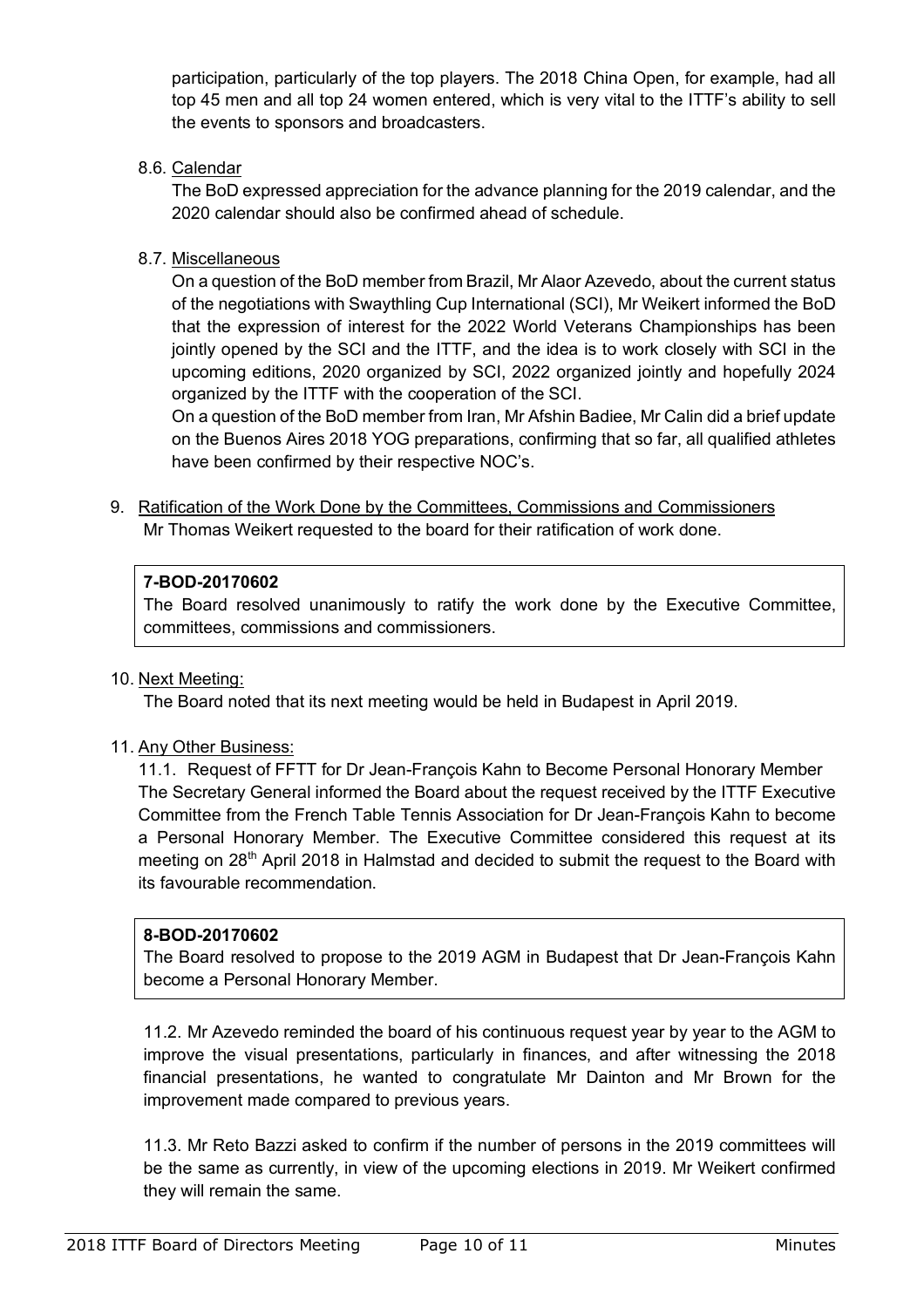## 12. Adjournment

There being no further business, the meeting was adjourned at 12h50.

Thomas Weikert Date President

\_\_\_\_\_\_\_\_\_\_\_\_\_\_\_\_\_\_\_\_\_\_\_\_\_\_\_\_\_\_ \_\_\_\_\_\_\_\_\_\_\_\_\_\_\_\_\_\_\_\_\_\_\_\_\_\_

Raul Calin Date Secretary General

\_\_\_\_\_\_\_\_\_\_\_\_\_\_\_\_\_\_\_\_\_\_\_\_\_\_\_\_\_\_ \_\_\_\_\_\_\_\_\_\_\_\_\_\_\_\_\_\_\_\_\_\_\_\_\_\_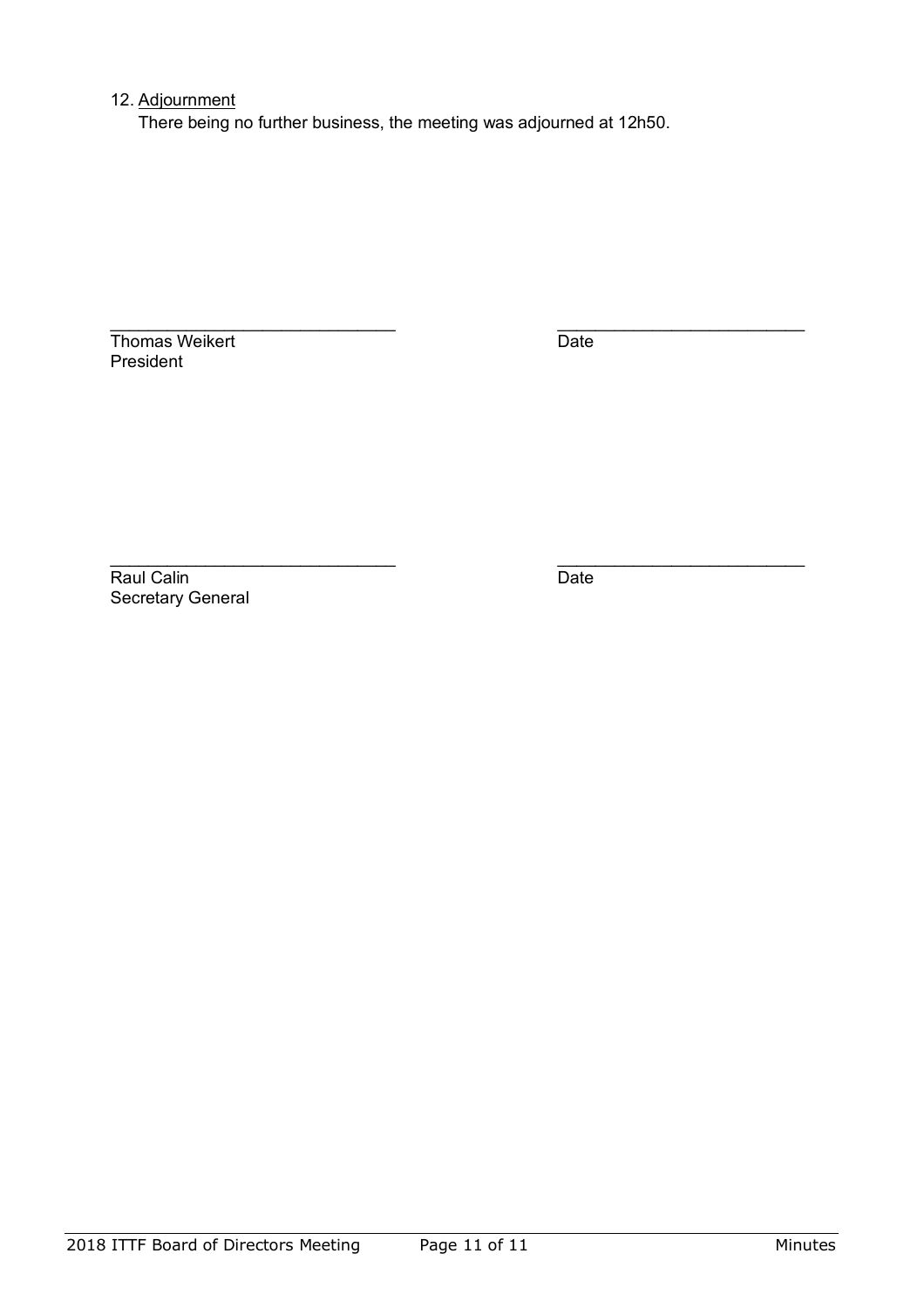## **2018 BOARD OF DIRECTORS APPENDIX - ATTENDANCE REGISTER**

| <b>INCTION</b><br>∼ | \I A ME<br>NΔ | -----<br>---<br>'NI |
|---------------------|---------------|---------------------|
|                     |               |                     |

| <b>EXECUTIVE COMMITTEE (EC)</b> |  |  |
|---------------------------------|--|--|
|---------------------------------|--|--|

| President                       | Thomas Weikert      |         |
|---------------------------------|---------------------|---------|
| Deputy President                | Khalil Al-Mohannadi |         |
| <b>Executive Vice-President</b> | Petra Sorling       |         |
| <b>Executive Vice-President</b> | <b>Bruce Burton</b> |         |
| <b>Executive Vice-President</b> | Masahiro Maehara    |         |
| <b>Executive Vice-President</b> | Alaa Meshref        |         |
| <b>Executive Vice-President</b> | James Morris        |         |
| <b>Executive Vice-President</b> | Shi Zhihao          |         |
| <b>Executive Vice-President</b> | Nestor Tenca        |         |
| Athletes Commission Chair       | Vladimir Samsonov   | Apology |

#### **CONTINENTAL PRESIDENTS (CP)**

| Africa        | Khaled El-Salhy |  |
|---------------|-----------------|--|
| Asia          | Cai Zhenhua     |  |
| Europe        | Ronald Kramer   |  |
| Latin America | Juan Vila       |  |
| North America | Gordon Kaye     |  |
| Oceania       | Anthony Ho      |  |

## **CONTINENTAL REPRESENTATIVES - AFRICA**

| Member | Yusuf Carrim           |  |
|--------|------------------------|--|
| Member | Mongid El Hajji        |  |
| Member | Abdelrahman Elsallawi  |  |
| Member | Thomas Kiggundu        |  |
| Member | Balla Lo               |  |
| Member | Andrew Mudibo          |  |
| Member | Phillipe Hao Thyn Voon |  |
| Member | Olabanji Oladapo       |  |

## **CONTINENTAL REPRESENTATIVES - ASIA**

| Member | Abdulla Al-Mulla  |         |
|--------|-------------------|---------|
| Member | Afshin Badiee     |         |
| Member | Thana Chaiprasit  |         |
| Member | Dhanraj Choudhary |         |
| Member | Mohammad Sibtain  | Apology |
| Member | Tony Yue          |         |

## **CONTINENTAL REPRESENTATIVES - EUROPE**

| Member | Heike Ahlert               |  |
|--------|----------------------------|--|
| Member | Dorte Darfelt              |  |
| Member | Sandra Deaton              |  |
| Member | Sonja Grefberg             |  |
| Member | Zdenko Kriz                |  |
| Member | Ivo-Goran Munivrana        |  |
| Member | Jorgen Persson             |  |
| Member | <b>Cristinel Romanescu</b> |  |

## **CONTINENTAL REPRESENTATIVES - LATIN AMERICA**

| Member | Alaor Azevedo         |  |
|--------|-----------------------|--|
| Member | Marguerita Felix      |  |
| Member | Jorge Herrera         |  |
| Member | <b>Teddy Matthews</b> |  |
| Member | Henry Reimberg        |  |
| Member | Alexander Zamora      |  |

## **CONTINENTAL REPRESENTATIVES - NORTH AMERICA**

| Member | 1ASANDOTAR<br>אמר<br>וטו כו<br>ັ |  |
|--------|----------------------------------|--|
|        |                                  |  |